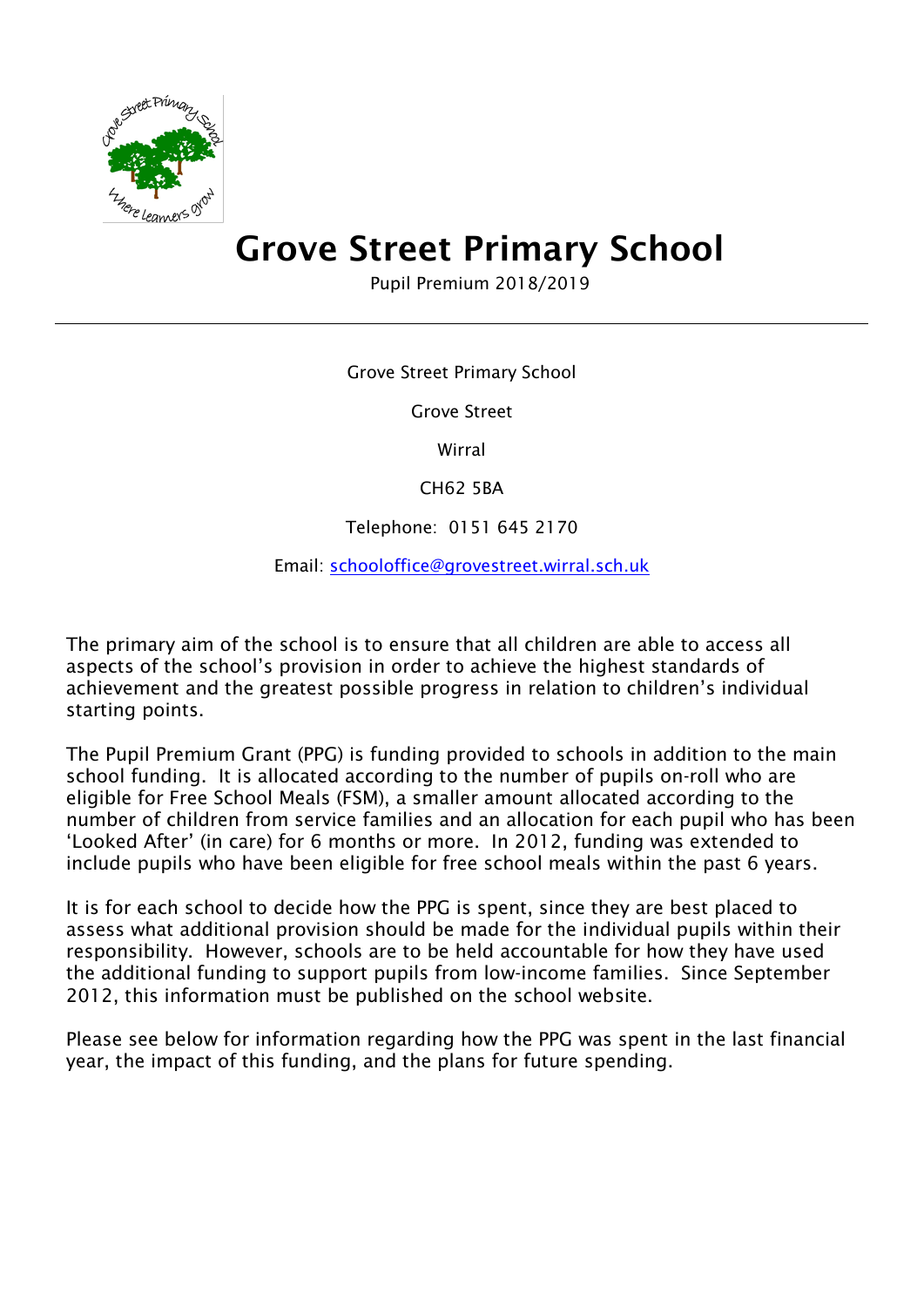## Pupil Premium Grant Allocation 2018/19

| Number of pupils and pupil premium grant (PPG) received |                                    |  |
|---------------------------------------------------------|------------------------------------|--|
| Total number of pupils on roll                          | 365                                |  |
| Total number of pupils eligible for PPG                 | 154                                |  |
| Amount of PPG received<br>Service children PPG x 5      | £1,320 per pupil<br>£300 per pupil |  |
| <b>Total amount of PPG allocated</b>                    | £210,180                           |  |

### Objectives for spending Pupil Premium Grant 2018/19

- 1. To narrow the gap in every year group in Reading, Writing and Maths between disadvantaged and non-disadvantaged and boys and girls (refer to year group milestones for SMART targets).
- 2. Raise attainment to meet and exceed national attainment averages and accelerate rates of progress for identified groups by addressing barriers to learning.
- 3. To support current Free School Meals (FSM) families to access a range of family support, extra-curricular activities and school events.
- 4. Support the mental health of vulnerable children.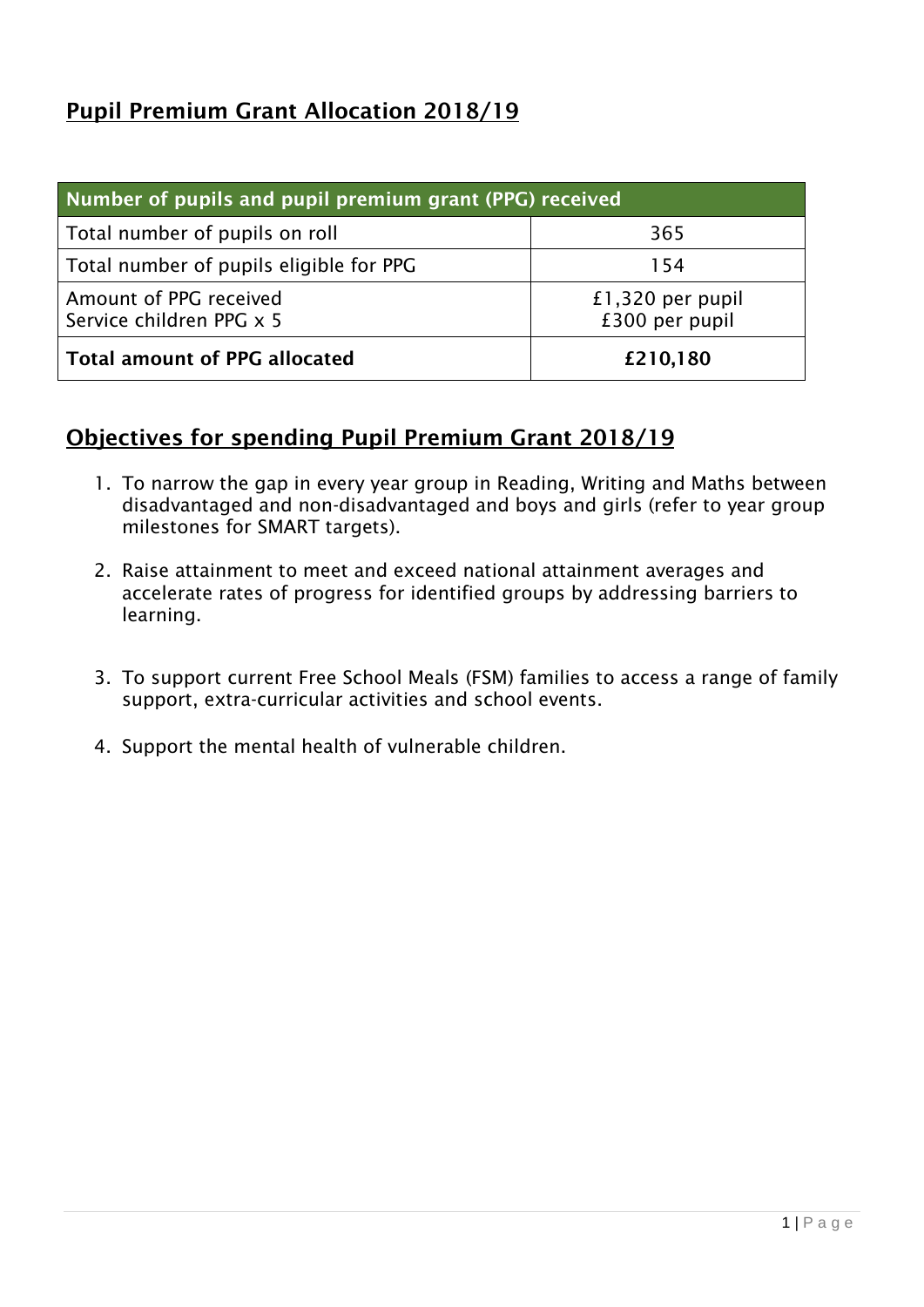# This year's expenditure of Pupil Premium Grant 2018/19

| Little Leaners / Nursery / Reception/ Year 1 - Barriers and planned provision                                                                                                                                                                          |          |
|--------------------------------------------------------------------------------------------------------------------------------------------------------------------------------------------------------------------------------------------------------|----------|
| Foundation Years Trust SHINE project (Little Learners & Nursery) to support the<br>development of spoken language and increase parental engagement.                                                                                                    | £200     |
| Wellcomm /Talking Time / Talk Boost resources to assess and support the<br>development of spoken language.                                                                                                                                             | £95      |
| Additional Speech and Language to support vulnerable pupils who are causing<br>concern - weekly visits from Speech Therapist to increase attainment and<br>progress in phonics, reading and writing.                                                   | £7,255   |
| Part funding towards increased staffing in Reception providing 2 teachers and 5<br>full-time TAs (2 TA staff to target PPG families) 1:11 pupil/adult ratio increase<br>attainment and progress in English and Maths.                                  | £23,909  |
| Years $2 - 6$                                                                                                                                                                                                                                          |          |
| Continuation of Accelerated Reader Programme Years 2 - 6, purchasing new<br>books to inspire and develop daily reading and response.                                                                                                                   | £3,402   |
| <b>Whole School Provision</b>                                                                                                                                                                                                                          |          |
| Part funding of additional Level 2 TAs for each year group to provide continued<br>small group support to increase attainment and progress in English and Maths<br>(Targeting PP pupils).                                                              | £33,906  |
| Part funding of Read Write Inc (Phonics, Spelling, Fresh Start Intervention) - PP<br>children and all children under the expected level receive additional booster<br>group sessions, informal and formal one to one tutoring to ensure they catch up. | £6,469   |
| Two part-time qualified teachers planning and teaching small groups of PP<br>children (working across all year groups all week).                                                                                                                       | £41,423  |
| Achievement for All                                                                                                                                                                                                                                    | £2000    |
| Part funding of Special Educational Needs Co-ordinator (SENCo)                                                                                                                                                                                         | £12,734  |
| Part-funding of MEAS                                                                                                                                                                                                                                   | £5243    |
| Gilbrook Outreach Service for SEMH needs of PP children                                                                                                                                                                                                | £14,000  |
| Additional Educational Psychologist for PP children                                                                                                                                                                                                    | £2,000   |
| Part funding for 2 Family Support workers employed to work with vulnerable and<br>PPG families, improving attendance and punctuality and reducing pupils' barriers<br>to learning                                                                      | £22,739  |
| Part funding of Attendance Officer to work with PPG children                                                                                                                                                                                           | £3,860   |
| FSM pupil's contribution to school events subsidised                                                                                                                                                                                                   | £3,254   |
| Additional resources to support PPG workshops and activities.                                                                                                                                                                                          | £2,000   |
| Nurture Base                                                                                                                                                                                                                                           | £32,000  |
| Nurture/lunch clubs - 6 hours per week x 2 staff.                                                                                                                                                                                                      | £17,361  |
| Free Breakfast Club for FSM children                                                                                                                                                                                                                   | £2,400   |
| <b>Total</b>                                                                                                                                                                                                                                           | £210,180 |